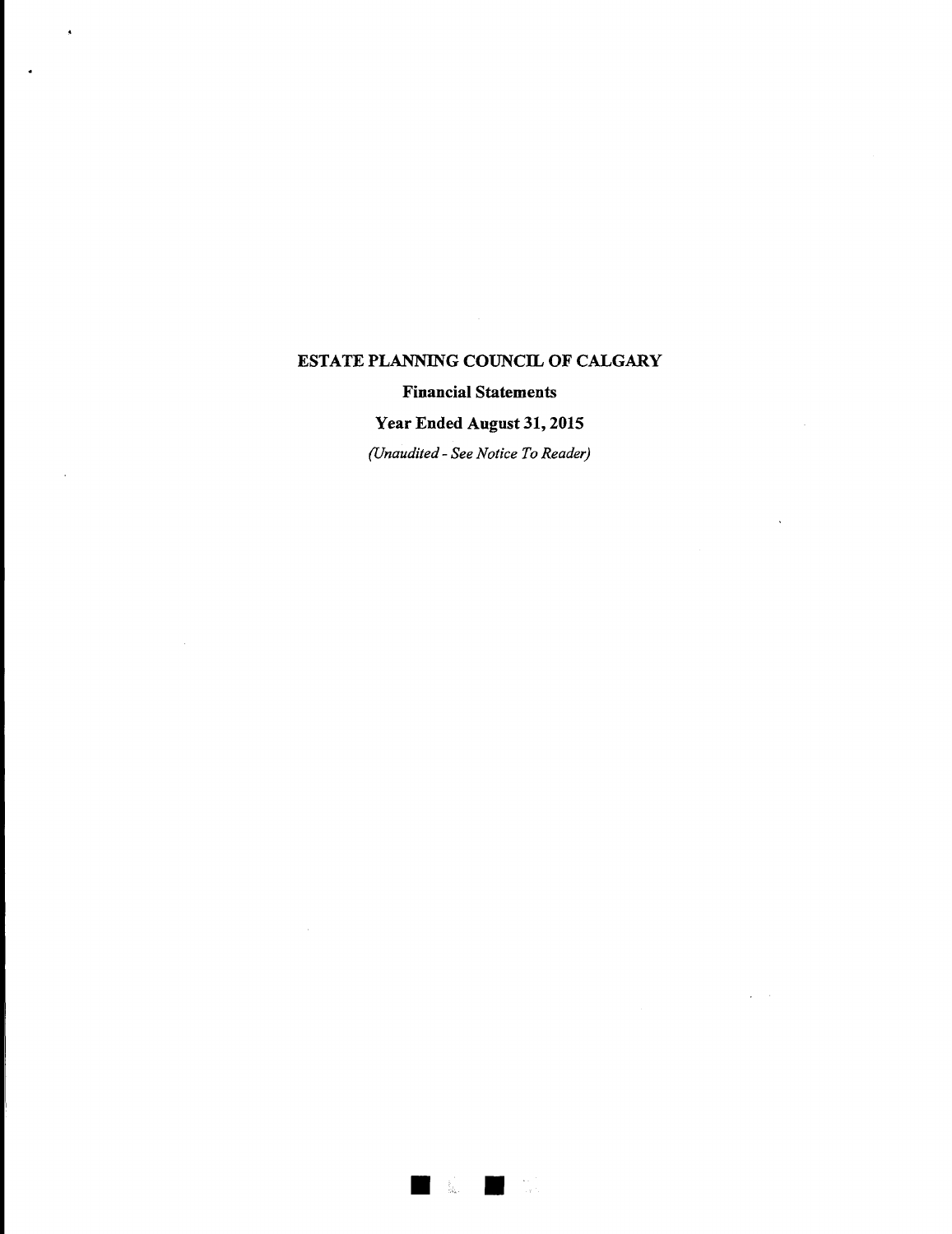

## **NOTICE TO READER**

On the basis of information provided by management, we have compiled the statement of financial position of Estate Planning Council of Calgary as at August 31, 2015 and the statements of revenues and expenditures and changes in net assets for the year then ended.

We have not performed an audit or a review engagement in respect of these financial statements and, accordingly, we express no assurance thereon.

Readers are cautioned that these statements may not be appropriate for their purposes.



Calgary, Alberta October 14, 2015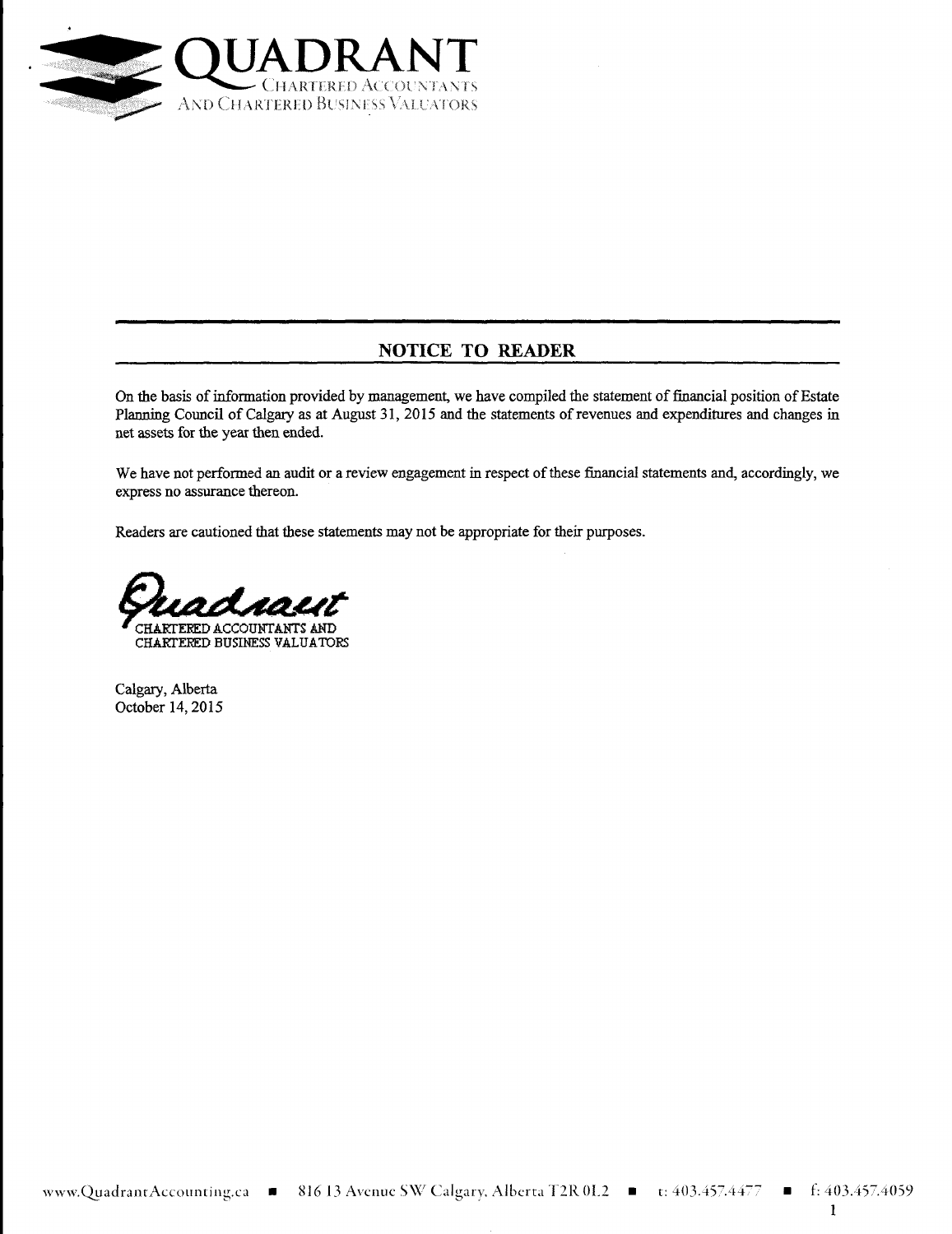#### **Statement of Financial Position**

# August 31, 2015

 $\ddot{\phantom{a}}$ 

*(Unaudited- See Notice To Reader)*

|                                                                                                 | 2015 |                      | 2014 |                       |
|-------------------------------------------------------------------------------------------------|------|----------------------|------|-----------------------|
| <b>ASSETS</b>                                                                                   |      |                      |      |                       |
| <b>Current</b><br>Cash<br>Investments<br>Goods and services tax recoverable<br>Prepaid expenses | S    | 36,278<br>602<br>671 | \$   | 22,273<br>32,066<br>- |
|                                                                                                 |      | 37,551               | \$   | 54,339                |
| <b>LIABILITIES AND NET ASSETS</b>                                                               |      |                      |      |                       |
| Current<br>Accounts payable<br>Goods and services tax payable<br>Deferred income                | S    | 600<br>12,060        | \$   | 600<br>459<br>17,298  |
| Net assets                                                                                      |      | 12,660<br>24,891     |      | 18,357<br>35,982      |
|                                                                                                 |      | 37,551               | \$   | 54,339                |

#### ON BEHALF OF THE BOARD

 $\ddot{\phantom{0}}$ 

*Director*

*Director*

 $\approx 10^{20}$ 

 $\overline{\phantom{a}}$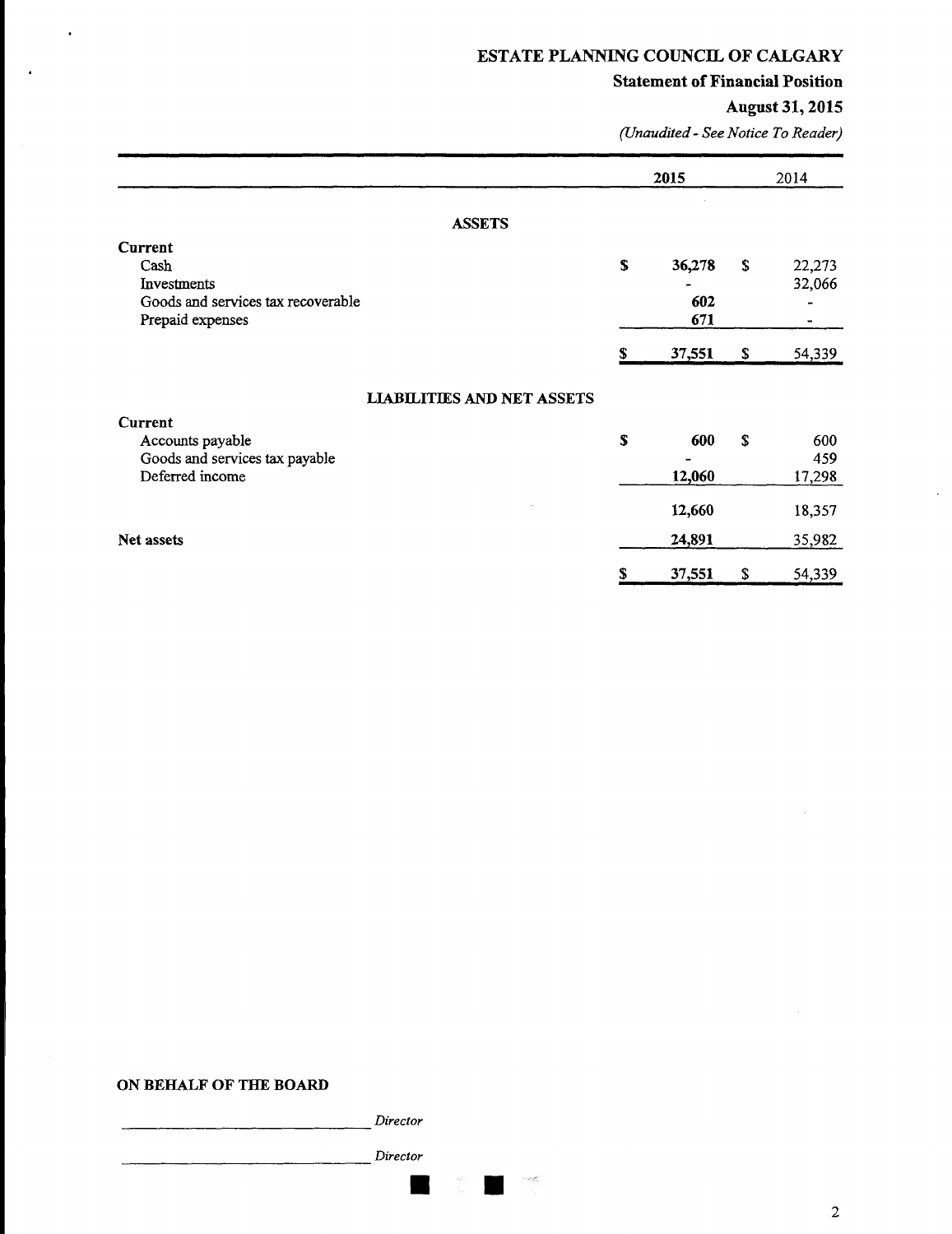# **Statement of Revenues and Expenditures**

## **For the Year Ended August** 31, 2015

*(Unaudited- See Notice To Reader)*

|                                          | 2015          | 2014                       |
|------------------------------------------|---------------|----------------------------|
| Revenue<br>Membership<br>Interest income | \$<br>32,024  | \$<br>34,442<br>190<br>199 |
|                                          | 32,214        | 34,641                     |
| <b>Expenses</b>                          |               |                            |
| Christmas dinner meeting                 | 12,162        | 13,933                     |
| Dinner meeting expense                   | 22,635        | 22,020                     |
| Donation                                 | 4,300         | 4,600                      |
| <b>Executive meetings</b>                | 1,491         |                            |
| Interest and bank charges                |               | 90<br>56                   |
| Office supplies                          |               | 402<br>517                 |
| Professional fees                        | 2,110         | 666                        |
|                                          | 43,305        | 41,677                     |
| Deficiency of revenue over expenses      | (11,091)<br>S | (7,036)<br>S               |